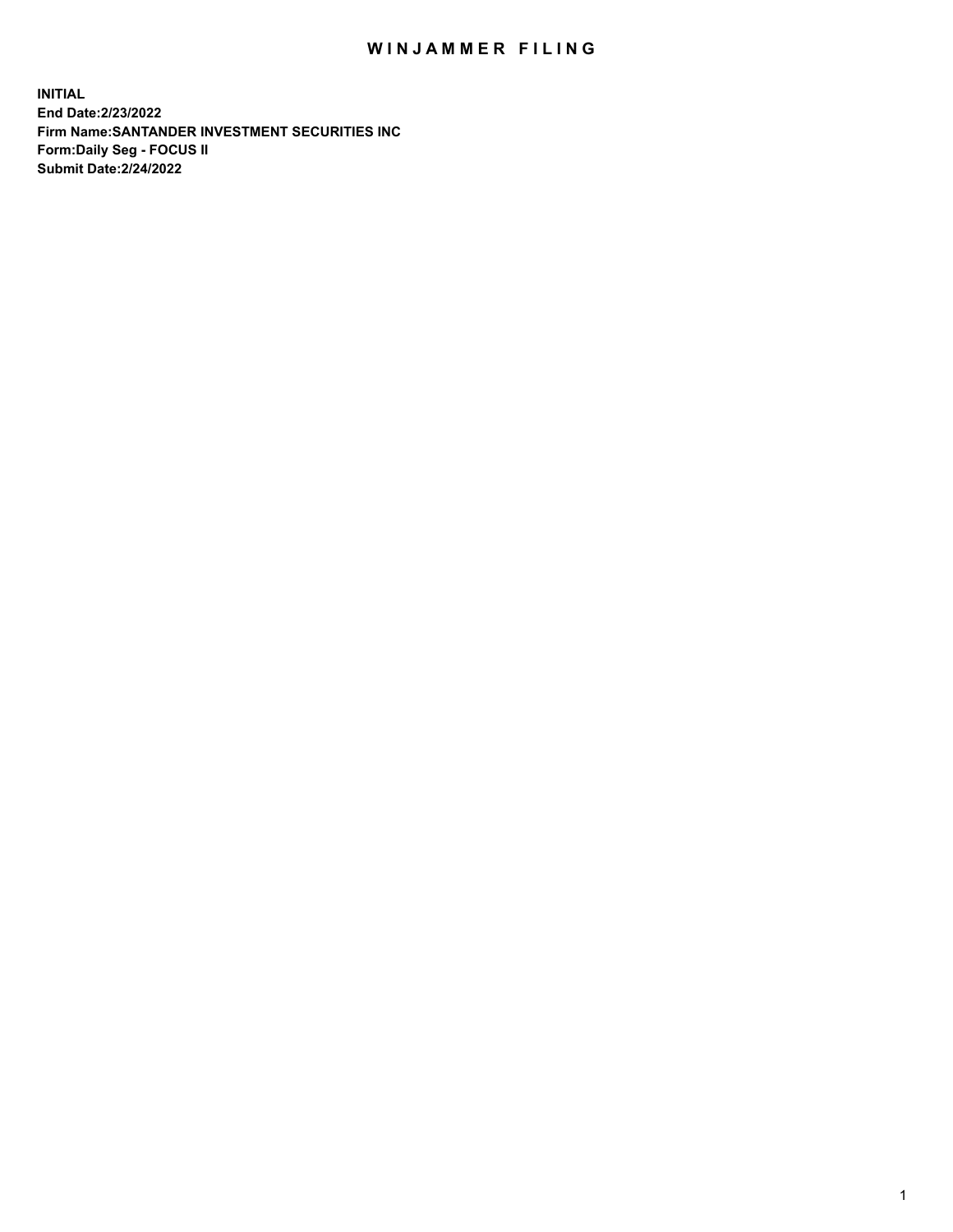**INITIAL End Date:2/23/2022 Firm Name:SANTANDER INVESTMENT SECURITIES INC Form:Daily Seg - FOCUS II Submit Date:2/24/2022 Daily Segregation - Cover Page**

| Name of Company                                                                                                                                                                                                                                                                                                                | SANTANDER INVESTMENT                                                               |
|--------------------------------------------------------------------------------------------------------------------------------------------------------------------------------------------------------------------------------------------------------------------------------------------------------------------------------|------------------------------------------------------------------------------------|
| <b>Contact Name</b>                                                                                                                                                                                                                                                                                                            | <b>SECURITIES INC</b><br><b>Richard Ro</b>                                         |
| <b>Contact Phone Number</b>                                                                                                                                                                                                                                                                                                    | (212) 350-3662                                                                     |
| <b>Contact Email Address</b>                                                                                                                                                                                                                                                                                                   | richard.ro@santander.us                                                            |
| FCM's Customer Segregated Funds Residual Interest Target (choose one):<br>a. Minimum dollar amount: ; or<br>b. Minimum percentage of customer segregated funds required:% ; or<br>c. Dollar amount range between: and; or<br>d. Percentage range of customer segregated funds required between:% and%.                         | 70,000,000<br>$\overline{\mathbf{0}}$<br>0 <sub>0</sub><br>0 <sub>0</sub>          |
| FCM's Customer Secured Amount Funds Residual Interest Target (choose one):<br>a. Minimum dollar amount: ; or<br>b. Minimum percentage of customer secured funds required:%; or<br>c. Dollar amount range between: and; or<br>d. Percentage range of customer secured funds required between:% and%.                            | $\frac{\frac{0}{0}}{\frac{0}{0}}$<br>0 <sub>0</sub>                                |
| FCM's Cleared Swaps Customer Collateral Residual Interest Target (choose one):<br>a. Minimum dollar amount: ; or<br>b. Minimum percentage of cleared swaps customer collateral required:% ; or<br>c. Dollar amount range between: and; or<br>d. Percentage range of cleared swaps customer collateral required between:% and%. | $\overline{\mathbf{0}}$<br>$\underline{\mathbf{0}}$<br>0 <sub>0</sub><br><u>00</u> |

Attach supporting documents CH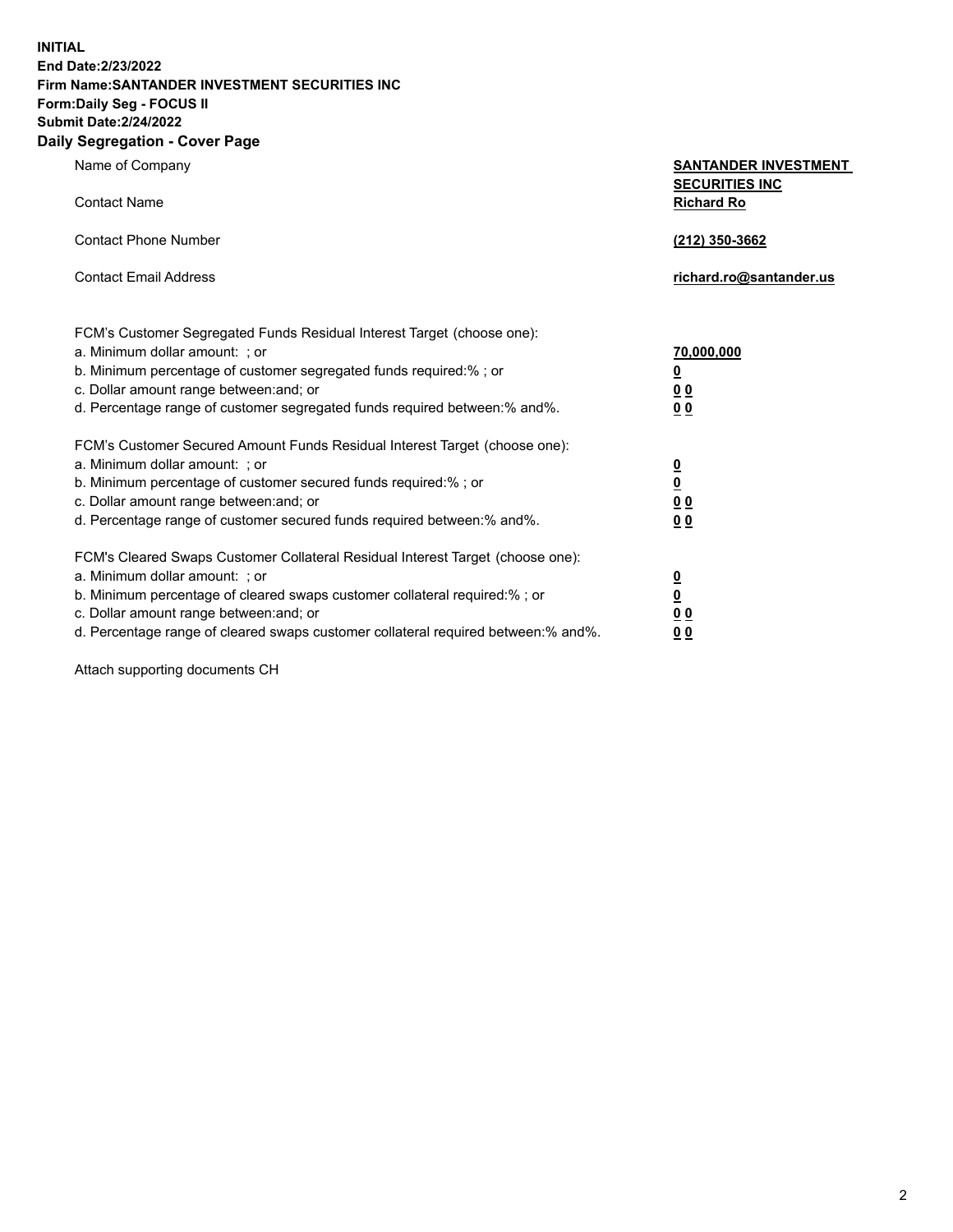## **INITIAL End Date:2/23/2022 Firm Name:SANTANDER INVESTMENT SECURITIES INC Form:Daily Seg - FOCUS II Submit Date:2/24/2022 Daily Segregation - Secured Amounts**

|     | Foreign Futures and Foreign Options Secured Amounts                                         |                   |
|-----|---------------------------------------------------------------------------------------------|-------------------|
|     | Amount required to be set aside pursuant to law, rule or regulation of a foreign            | $0$ [7305]        |
|     | government or a rule of a self-regulatory organization authorized thereunder                |                   |
| 1.  | Net ledger balance - Foreign Futures and Foreign Option Trading - All Customers             |                   |
|     | A. Cash                                                                                     | $0$ [7315]        |
|     | B. Securities (at market)                                                                   | $0$ [7317]        |
| 2.  | Net unrealized profit (loss) in open futures contracts traded on a foreign board of trade   | $0$ [7325]        |
| 3.  | Exchange traded options                                                                     |                   |
|     | a. Market value of open option contracts purchased on a foreign board of trade              | $0$ [7335]        |
|     | b. Market value of open contracts granted (sold) on a foreign board of trade                | $0$ [7337]        |
| 4.  | Net equity (deficit) (add lines 1. 2. and 3.)                                               | $0$ [7345]        |
| 5.  | Account liquidating to a deficit and account with a debit balances - gross amount           | $0$ [7351]        |
|     | Less: amount offset by customer owned securities                                            | 0 [7352] 0 [7354] |
| 6.  | Amount required to be set aside as the secured amount - Net Liquidating Equity              | $0$ [7355]        |
|     | Method (add lines 4 and 5)                                                                  |                   |
| 7.  | Greater of amount required to be set aside pursuant to foreign jurisdiction (above) or line | $0$ [7360]        |
|     | 6.                                                                                          |                   |
|     | FUNDS DEPOSITED IN SEPARATE REGULATION 30.7 ACCOUNTS                                        |                   |
| 1.  | Cash in banks                                                                               |                   |
|     | A. Banks located in the United States                                                       | $0$ [7500]        |
|     | B. Other banks qualified under Regulation 30.7                                              | 0 [7520] 0 [7530] |
| 2.  | Securities                                                                                  |                   |
|     | A. In safekeeping with banks located in the United States                                   | $0$ [7540]        |
|     | B. In safekeeping with other banks qualified under Regulation 30.7                          | 0 [7560] 0 [7570] |
| 3.  | Equities with registered futures commission merchants                                       |                   |
|     | A. Cash                                                                                     | $0$ [7580]        |
|     | <b>B.</b> Securities                                                                        | $0$ [7590]        |
|     | C. Unrealized gain (loss) on open futures contracts                                         | $0$ [7600]        |
|     | D. Value of long option contracts                                                           | $0$ [7610]        |
|     | E. Value of short option contracts                                                          | 0 [7615] 0 [7620] |
| 4.  | Amounts held by clearing organizations of foreign boards of trade                           |                   |
|     | A. Cash                                                                                     | $0$ [7640]        |
|     | <b>B.</b> Securities                                                                        | $0$ [7650]        |
|     | C. Amount due to (from) clearing organization - daily variation                             | $0$ [7660]        |
|     | D. Value of long option contracts                                                           | $0$ [7670]        |
|     | E. Value of short option contracts                                                          | 0 [7675] 0 [7680] |
| 5.  | Amounts held by members of foreign boards of trade                                          |                   |
|     | A. Cash                                                                                     | $0$ [7700]        |
|     | <b>B.</b> Securities                                                                        | 0 [7710]          |
|     | C. Unrealized gain (loss) on open futures contracts                                         | $0$ [7720]        |
|     | D. Value of long option contracts                                                           | $0$ [7730]        |
|     | E. Value of short option contracts                                                          | 0 [7735] 0 [7740] |
| 6.  | Amounts with other depositories designated by a foreign board of trade                      | $0$ [7760]        |
| 7.  | Segregated funds on hand                                                                    | $0$ [7765]        |
| 8.  | Total funds in separate section 30.7 accounts                                               | $0$ [7770]        |
| 9.  | Excess (deficiency) Set Aside for Secured Amount (subtract line 7 Secured Statement         |                   |
|     | Page 1 from Line 8)                                                                         | $0$ [7380]        |
| 10. | Management Target Amount for Excess funds in separate section 30.7 accounts                 | $0$ [7780]        |
| 11. | Excess (deficiency) funds in separate 30.7 accounts over (under) Management Target          | $0$ [7785]        |
|     |                                                                                             |                   |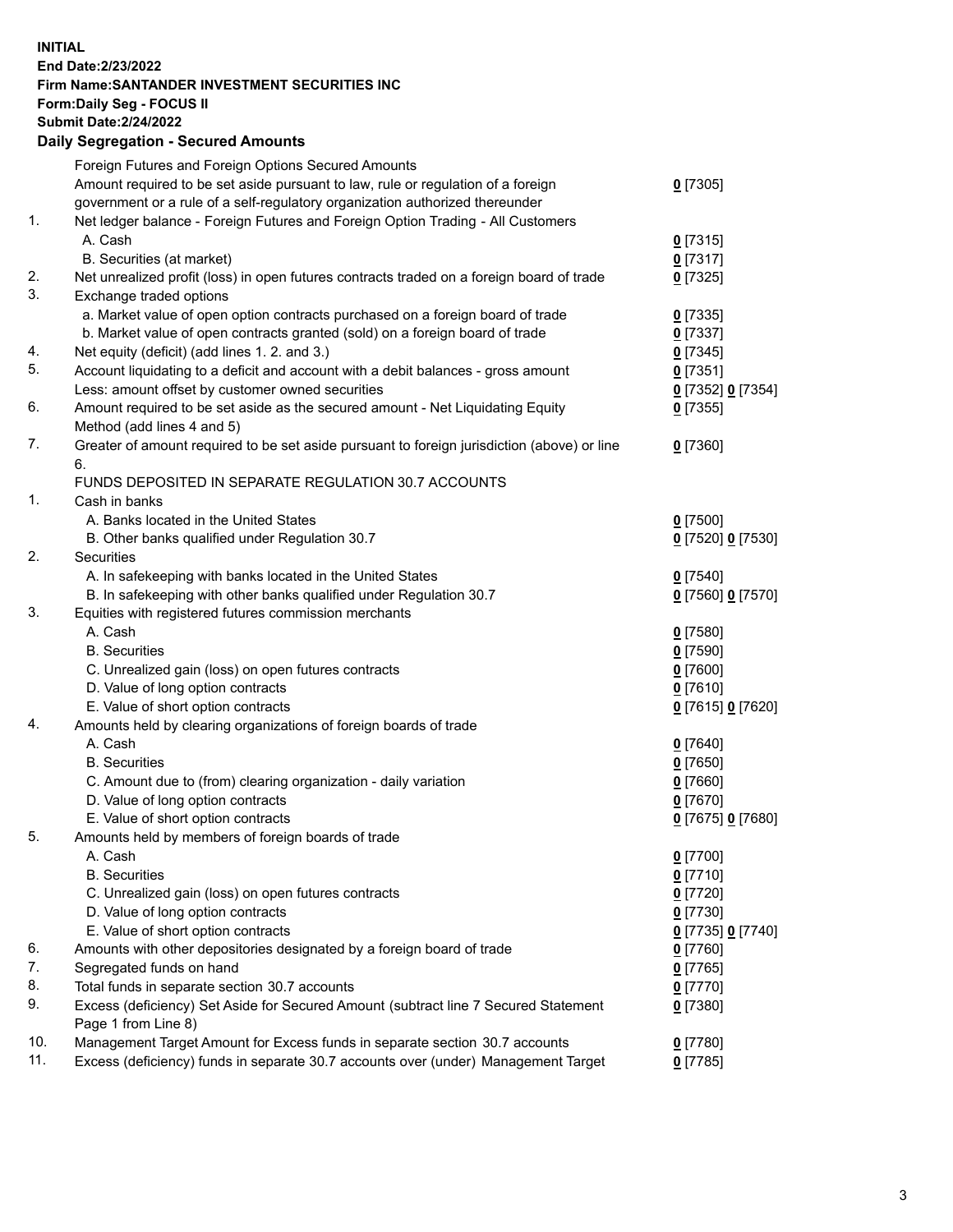| <b>INITIAL</b> |                                                                                            |                      |
|----------------|--------------------------------------------------------------------------------------------|----------------------|
|                | End Date: 2/23/2022                                                                        |                      |
|                | Firm Name: SANTANDER INVESTMENT SECURITIES INC                                             |                      |
|                | <b>Form:Daily Seg - FOCUS II</b>                                                           |                      |
|                | <b>Submit Date: 2/24/2022</b>                                                              |                      |
|                | Daily Segregation - Segregation Statement                                                  |                      |
|                | SEGREGATION REQUIREMENTS(Section 4d(2) of the CEAct)                                       |                      |
| 1.             | Net ledger balance                                                                         |                      |
|                | A. Cash                                                                                    | 2,697,743,006 [7010] |
|                | B. Securities (at market)                                                                  | $0$ [7020]           |
| 2.             | Net unrealized profit (loss) in open futures contracts traded on a contract market         | -521,810,208 [7030]  |
| 3.             | Exchange traded options                                                                    |                      |
|                | A. Add market value of open option contracts purchased on a contract market                | 76,989,336 [7032]    |
|                | B. Deduct market value of open option contracts granted (sold) on a contract market        | -32,428,019 [7033]   |
| 4.             | Net equity (deficit) (add lines 1, 2 and 3)                                                | 2,220,494,115 [7040] |
| 5.             | Accounts liquidating to a deficit and accounts with                                        |                      |
|                | debit balances - gross amount                                                              | $0$ [7045]           |
|                | Less: amount offset by customer securities                                                 | 0 [7047] 0 [7050]    |
| 6.             | Amount required to be segregated (add lines 4 and 5)                                       | 2,220,494,115 [7060] |
|                | FUNDS IN SEGREGATED ACCOUNTS                                                               |                      |
| 7.             | Deposited in segregated funds bank accounts                                                |                      |
|                | A. Cash                                                                                    | 217,672,237 [7070]   |
|                | B. Securities representing investments of customers' funds (at market)                     | $0$ [7080]           |
|                | C. Securities held for particular customers or option customers in lieu of cash (at        | $0$ [7090]           |
|                | market)                                                                                    |                      |
| 8.             | Margins on deposit with derivatives clearing organizations of contract markets             |                      |
|                | A. Cash                                                                                    | 2,108,088,898 [7100] |
|                | B. Securities representing investments of customers' funds (at market)                     | $0$ [7110]           |
|                | C. Securities held for particular customers or option customers in lieu of cash (at        | $0$ [7120]           |
| 9.             | market)<br>Net settlement from (to) derivatives clearing organizations of contract markets | -76,938,953 [7130]   |
| 10.            | Exchange traded options                                                                    |                      |
|                | A. Value of open long option contracts                                                     | 76,989,336 [7132]    |
|                | B. Value of open short option contracts                                                    | -32,428,019 [7133]   |
| 11.            | Net equities with other FCMs                                                               |                      |
|                | A. Net liquidating equity                                                                  | $0$ [7140]           |
|                | B. Securities representing investments of customers' funds (at market)                     | $0$ [7160]           |
|                | C. Securities held for particular customers or option customers in lieu of cash (at        | $0$ [7170]           |
|                | market)                                                                                    |                      |
| 12.            | Segregated funds on hand                                                                   | $0$ [7150]           |
| 13.            | Total amount in segregation (add lines 7 through 12)                                       | 2,293,383,499 [7180] |
| 14.            | Excess (deficiency) funds in segregation (subtract line 6 from line 13)                    | 72,889,384 [7190]    |
| 15.            | Management Target Amount for Excess funds in segregation                                   | 70,000,000 [7194]    |
| 16.            | Excess (deficiency) funds in segregation over (under) Management Target Amount             | 2,889,384 [7198]     |
|                | <b>Excess</b>                                                                              |                      |